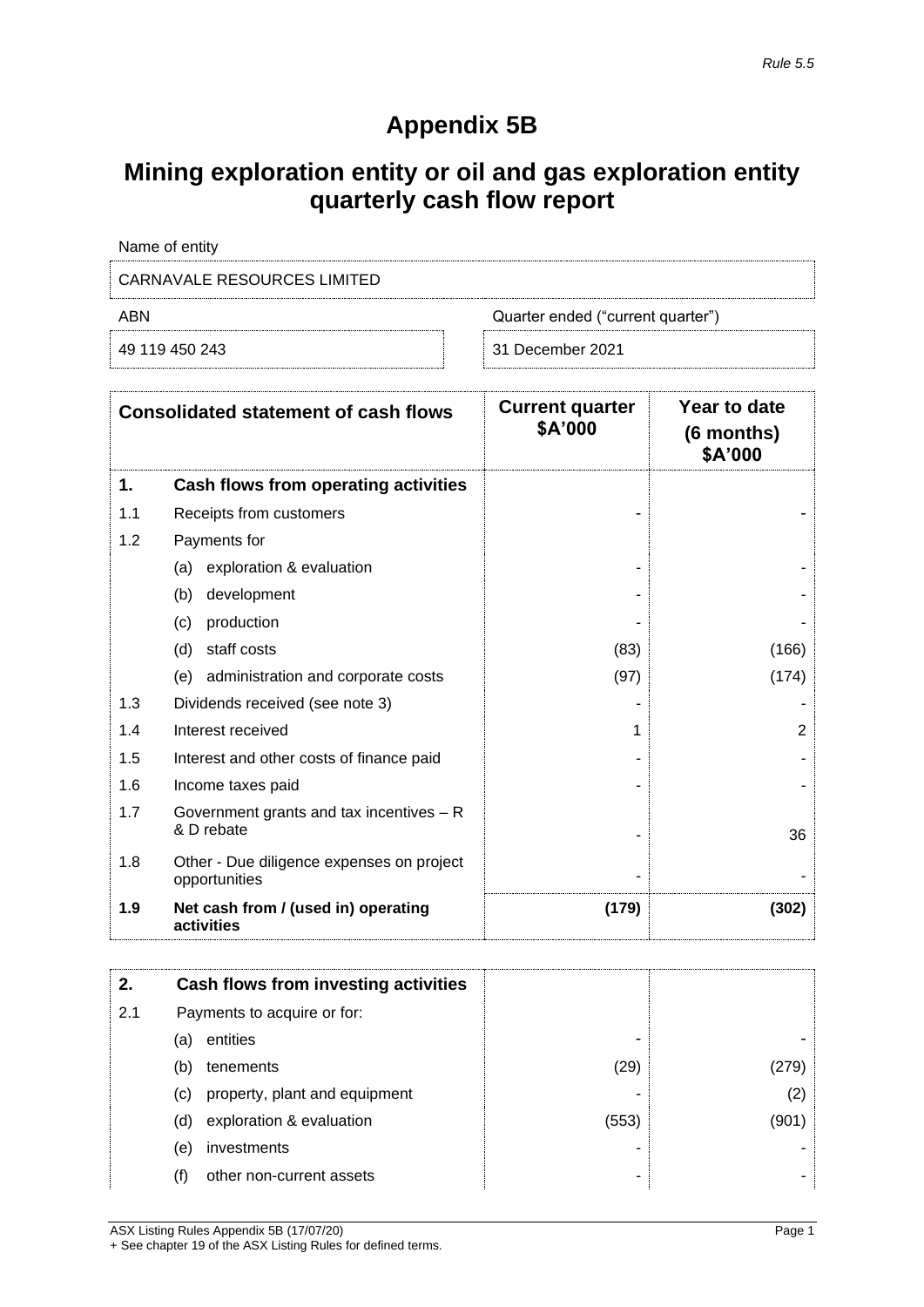|     | <b>Consolidated statement of cash flows</b>              | <b>Current quarter</b><br>\$A'000 | Year to date<br>$(6$ months)<br>\$A'000 |
|-----|----------------------------------------------------------|-----------------------------------|-----------------------------------------|
| 2.2 | Proceeds from the disposal of:                           |                                   |                                         |
|     | entities<br>(a)                                          |                                   |                                         |
|     | (b)<br>tenements                                         |                                   |                                         |
|     | (c)<br>property, plant and equipment                     |                                   |                                         |
|     | (d)<br>investments                                       |                                   |                                         |
|     | other non-current assets<br>(e)                          |                                   |                                         |
| 2.3 | Cash flows from loans to other entities                  |                                   |                                         |
| 2.4 | Dividends received (see note 3)                          |                                   |                                         |
| 2.5 | Other – GST (paid) / received on tenement<br>acquisition | 62                                | 20                                      |
| 2.6 | Net cash from / (used in) investing<br>activities        | (520)                             | (1, 162)                                |

| 3.   | Cash flows from financing activities                                                       |     |
|------|--------------------------------------------------------------------------------------------|-----|
| 3.1  | Proceeds from issues of equity securities<br>(excluding convertible debt securities)       |     |
| 3.2  | Proceeds from issue of convertible debt<br>securities                                      |     |
| 3.3  | Proceeds from exercise of options                                                          |     |
| 3.4  | Transaction costs related to issues of equity<br>securities or convertible debt securities | (3) |
| 3.5  | Proceeds from borrowings                                                                   |     |
| 3.6  | Repayment of borrowings                                                                    |     |
| 3.7  | Transaction costs related to loans and<br>borrowings                                       |     |
| 3.8  | Dividends paid                                                                             |     |
| 3.9  | Other $-$                                                                                  |     |
| 3.10 | Net cash from / (used in) financing<br>activities                                          | (3) |

|     | Net increase / (decrease) in cash and<br>cash equivalents for the period |       |         |
|-----|--------------------------------------------------------------------------|-------|---------|
| 4.1 | Cash and cash equivalents at beginning of<br>period                      | 2,762 | 3,530   |
| 4.2 | Net cash from / (used in) operating<br>activities (item 1.9 above)       | (179) | 302)    |
| 4.3 | Net cash from / (used in) investing activities<br>(item 2.6 above)       | (520) | (1.162) |
| 4.4 | Net cash from / (used in) financing activities<br>(item 3.10 above)      |       | (3)     |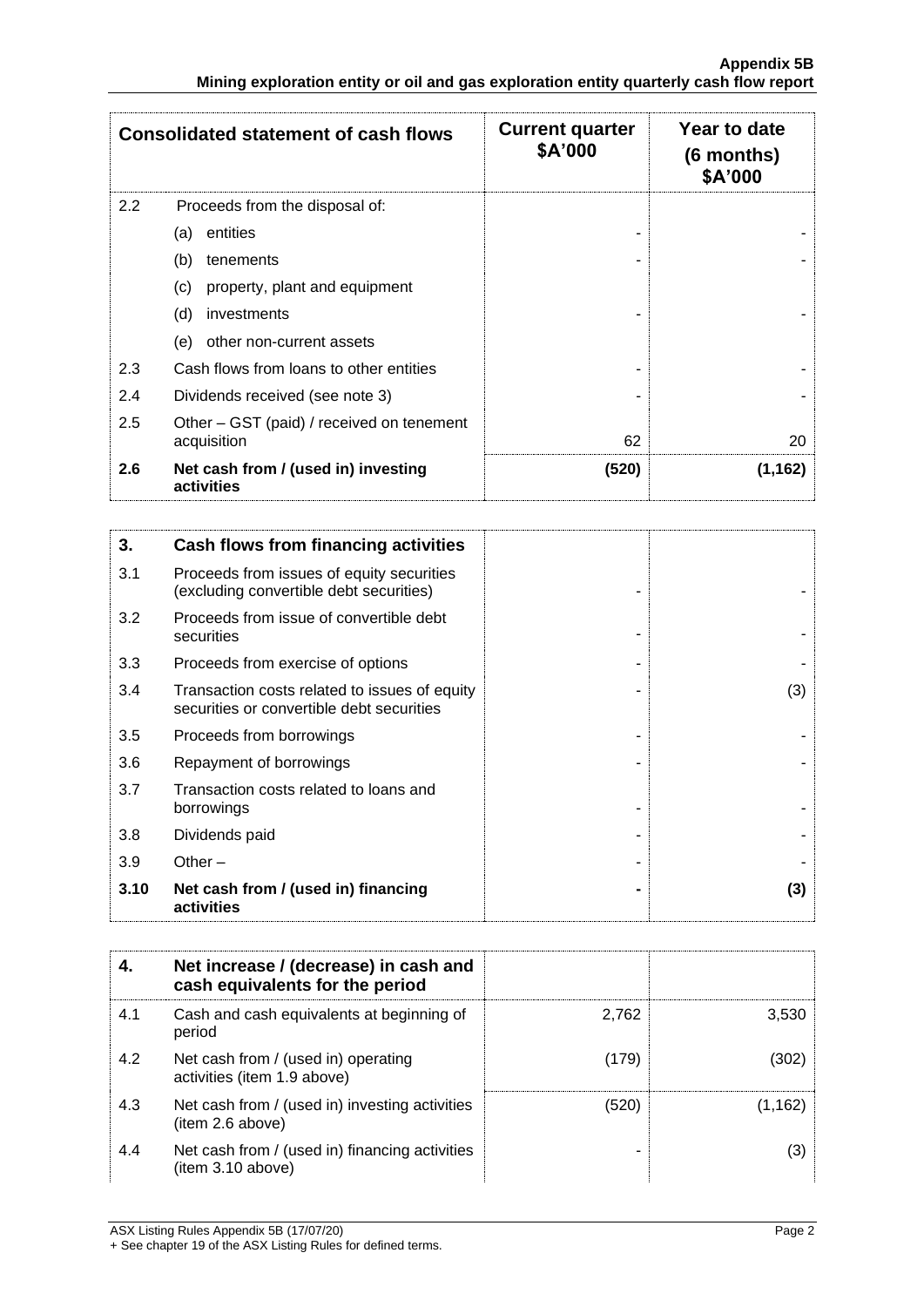| Consolidated statement of cash flows |                                                      | <b>Current quarter</b><br>\$A'000 | Year to date<br>(6 months)<br>\$A'000 |
|--------------------------------------|------------------------------------------------------|-----------------------------------|---------------------------------------|
| 4.5                                  | Effect of movement in exchange rates on<br>cash held |                                   |                                       |
| 4.6                                  | Cash and cash equivalents at end of<br>period        | 2.063                             | 2.063                                 |

| 5.  | Reconciliation of cash and cash<br>equivalents<br>at the end of the quarter (as shown in the<br>consolidated statement of cash flows) to the<br>related items in the accounts | <b>Current quarter</b><br>\$A'000 | <b>Previous quarter</b><br>\$A'000 |
|-----|-------------------------------------------------------------------------------------------------------------------------------------------------------------------------------|-----------------------------------|------------------------------------|
| 5.1 | <b>Bank balances</b>                                                                                                                                                          | 2.063                             | 2.762                              |
| 5.2 | Call deposits                                                                                                                                                                 |                                   |                                    |
| 5.3 | <b>Bank overdrafts</b>                                                                                                                                                        |                                   |                                    |
| 5.4 | Other (provide details)                                                                                                                                                       | -                                 |                                    |
| 5.5 | Cash and cash equivalents at end of<br>quarter (should equal item 4.6 above)                                                                                                  | 2,063                             | 2.762                              |

| 6.  | Payments to related parties of the entity and their<br>associates                                                                                           | <b>Current quarter</b><br><b>\$A'000</b> |  |
|-----|-------------------------------------------------------------------------------------------------------------------------------------------------------------|------------------------------------------|--|
| 6.1 | Aggregate amount of payments to related parties and their<br>associates included in item 1                                                                  |                                          |  |
| 6.2 | Aggregate amount of payments to related parties and their<br>associates included in item 2                                                                  |                                          |  |
|     | Note: if any amounts are shown in items 6.1 or 6.2, your quarterly activity report must include a description of, and an<br>explanation for, such payments. |                                          |  |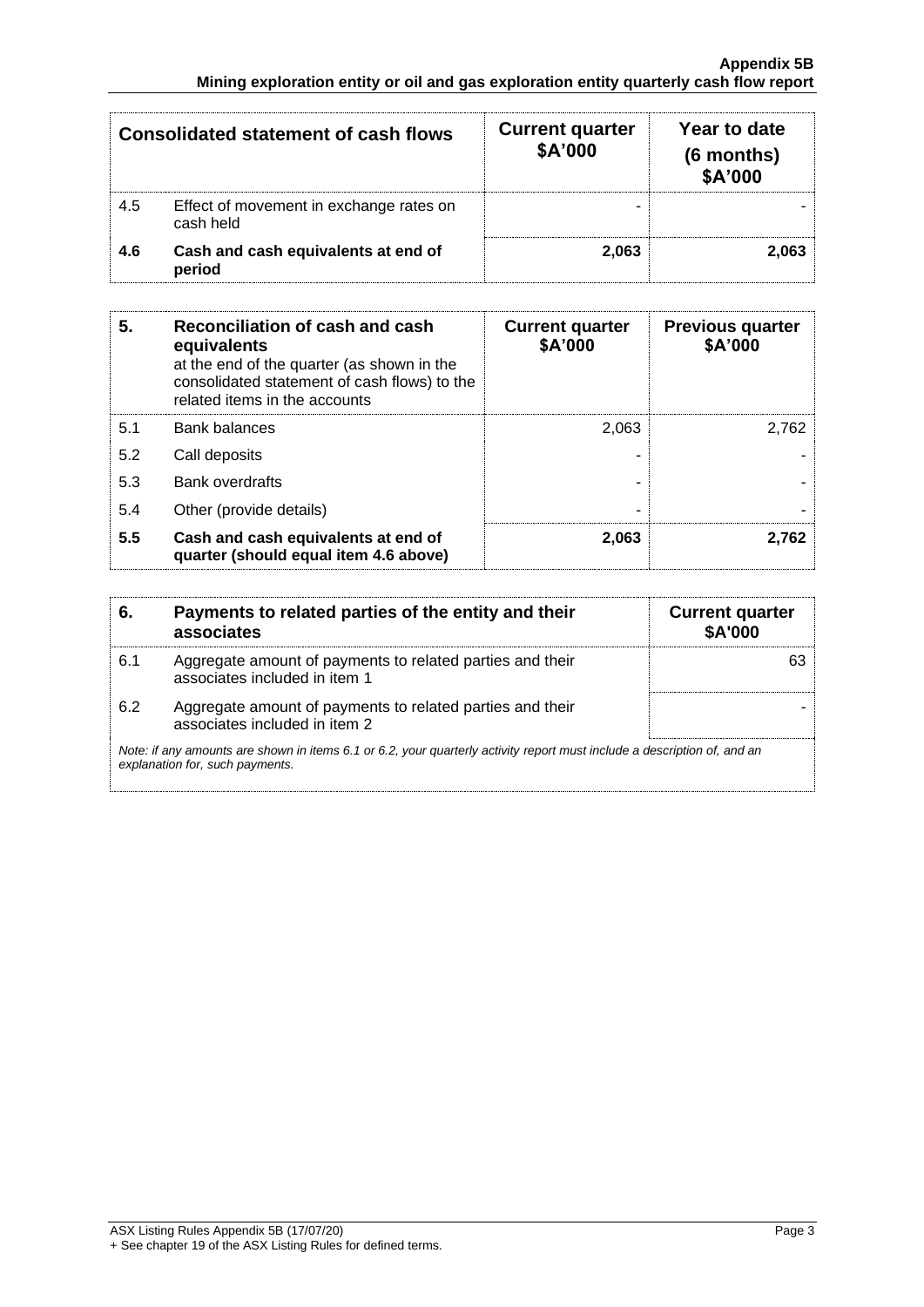| 7.  | <b>Financing facilities</b><br>Note: the term "facility' includes all forms of financing<br>arrangements available to the entity.<br>Add notes as necessary for an understanding of the<br>sources of finance available to the entity.                                                                                                               | <b>Total facility</b><br>amount at quarter<br>end<br>\$A'000 | Amount drawn at<br>quarter end<br>\$A'000 |
|-----|------------------------------------------------------------------------------------------------------------------------------------------------------------------------------------------------------------------------------------------------------------------------------------------------------------------------------------------------------|--------------------------------------------------------------|-------------------------------------------|
| 7.1 | Loan facilities                                                                                                                                                                                                                                                                                                                                      |                                                              |                                           |
| 7.2 | Credit standby arrangements                                                                                                                                                                                                                                                                                                                          |                                                              |                                           |
| 7.3 | Other (please specify)                                                                                                                                                                                                                                                                                                                               |                                                              |                                           |
| 7.4 | <b>Total financing facilities</b>                                                                                                                                                                                                                                                                                                                    |                                                              |                                           |
| 7.5 | Unused financing facilities available at quarter end                                                                                                                                                                                                                                                                                                 |                                                              |                                           |
| 7.6 | Include in the box below a description of each facility above, including the lender, interest<br>rate, maturity date and whether it is secured or unsecured. If any additional financing<br>facilities have been entered into or are proposed to be entered into after quarter end,<br>include a note providing details of those facilities as well. |                                                              |                                           |
|     |                                                                                                                                                                                                                                                                                                                                                      |                                                              |                                           |

| 8.          |                                                                                                                                                                                                                                 | Estimated cash available for future operating activities                                                                                                                                                                        | \$A'000 |
|-------------|---------------------------------------------------------------------------------------------------------------------------------------------------------------------------------------------------------------------------------|---------------------------------------------------------------------------------------------------------------------------------------------------------------------------------------------------------------------------------|---------|
| 8.1         |                                                                                                                                                                                                                                 | Net cash from / (used in) operating activities (item 1.9)                                                                                                                                                                       | (179)   |
| 8.2         |                                                                                                                                                                                                                                 | (Payments for exploration & evaluation classified as investing<br>activities) (item 2.1(d))                                                                                                                                     | (553)   |
| 8.3         |                                                                                                                                                                                                                                 | Total relevant outgoings (item $8.1 +$ item $8.2$ )                                                                                                                                                                             | (732)   |
| 8.4         |                                                                                                                                                                                                                                 | Cash and cash equivalents at quarter end (item 4.6)                                                                                                                                                                             | 2,063   |
| 8.5         |                                                                                                                                                                                                                                 | Unused finance facilities available at quarter end (item 7.5)                                                                                                                                                                   |         |
| 8.6         |                                                                                                                                                                                                                                 | Total available funding (item $8.4 +$ item $8.5$ )                                                                                                                                                                              | 2,063   |
| 8.7         | item 8.3)                                                                                                                                                                                                                       | Estimated quarters of funding available (item 8.6 divided by                                                                                                                                                                    | 2.82    |
|             |                                                                                                                                                                                                                                 | Note: if the entity has reported positive relevant outgoings (ie a net cash inflow) in item 8.3, answer item 8.7 as "N/A".<br>Otherwise, a figure for the estimated quarters of funding available must be included in item 8.7. |         |
| 8.8         |                                                                                                                                                                                                                                 | If item 8.7 is less than 2 quarters, please provide answers to the following questions:                                                                                                                                         |         |
|             | 8.8.1                                                                                                                                                                                                                           | Does the entity expect that it will continue to have the current level of net operating<br>cash flows for the time being and, if not, why not?                                                                                  |         |
| Answer: N/A |                                                                                                                                                                                                                                 |                                                                                                                                                                                                                                 |         |
|             | 8.8.2<br>Has the entity taken any steps, or does it propose to take any steps, to raise further<br>cash to fund its operations and, if so, what are those steps and how likely does it<br>believe that they will be successful? |                                                                                                                                                                                                                                 |         |
|             | Answer: N/A                                                                                                                                                                                                                     |                                                                                                                                                                                                                                 |         |
|             | 8.8.3                                                                                                                                                                                                                           | Does the entity expect to be able to continue its operations and to meet its business<br>objectives and, if so, on what basis?                                                                                                  |         |
|             | Answer: N/A.                                                                                                                                                                                                                    |                                                                                                                                                                                                                                 |         |
|             |                                                                                                                                                                                                                                 | Note: where item 8.7 is less than 2 quarters, all of questions 8.8.1, 8.8.2 and 8.8.3 above must be answered.                                                                                                                   |         |